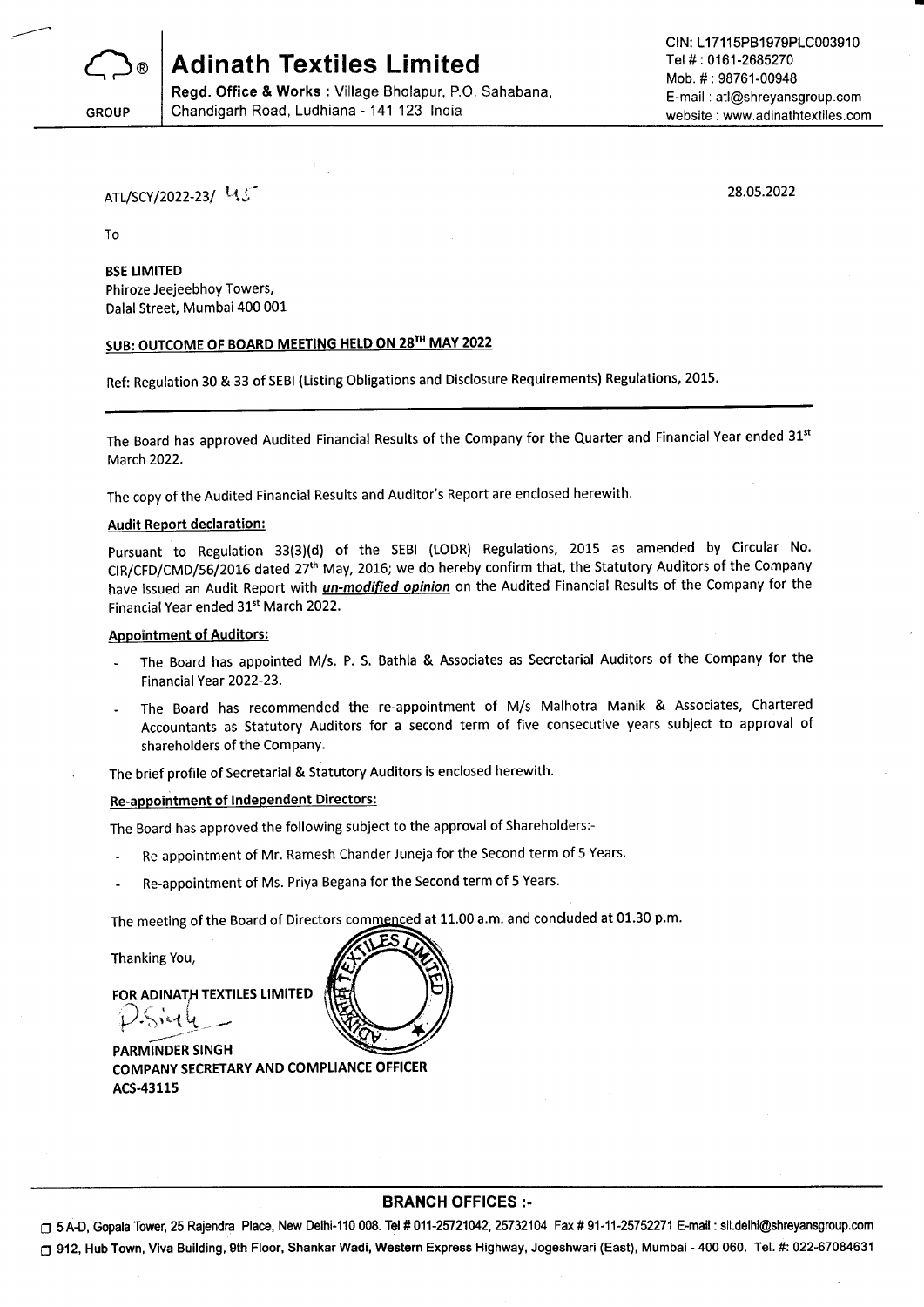## BRIEF PROFILE OF AUDITORS APPOINTED IN BOARD MEETING

HELD ON 28TH MAY 2022

## 1. M/s. P. S. Bathla & Associates as Secretarial Auditors of the Company for the Financial Year 2022-23.

Mr. Parminder Singh Bathla (lCSl fellow membership no. 4391, CP No. 2585) is proprietor of M/s. p. S. Bathla & Associates. His Firm i.e. M/s. P. S. Bathla & Associates, Ludhiana is a peer reviewed firm and he is serving as <sup>a</sup> Secretarial Auditor to various listed and unlisted companies. Mr. Parminder Singh Bathla is a post graduate in commerce and a fellow member of the lnstitute of Company Secretaries of lndia. He is also a registered as an lnsolvency Professional. He is having a rich experience of 38 years (post quallfication) in handling compliances under Companies Act, Corporate Law and related legislations, Secretarial Audit, Due Diligence, Corporate Restructuring advisory services for Merger, Amalgamation, Take over, Scrutinizer for E-voting/postal Ballot and has also acquired a wide exposure in liasioning with regulatory authorities. lnitially, he has served as Company Secretary in Ludhiana Stock Exchange for 14 years and handled all the corporate, legal, secretarial and financial functions independently. Thereafter, he is in practice from past 25 years and working as a whole time practicing company secretary.

## 2. M/s. Malhotra Manik & Associates, Chartered Accountants.

L

M/s Malhotra Manik & Associates, Ludhiana (Firm Registration no. 015848N) is a peer reviewed firm with an experience of more than 24 years. The firm is providing all types of professional services to Corporates, Non Corporates, other commercial organizations and banks etc. including professional services Bank Audits, Statutory Audits of Corporates, Audits under the provisions of the lncome Tax Act, 1961 and lncome Tax returns filing.

 $\gamma$  $\bigwedge^{\mathbf{r}}$ **ffile**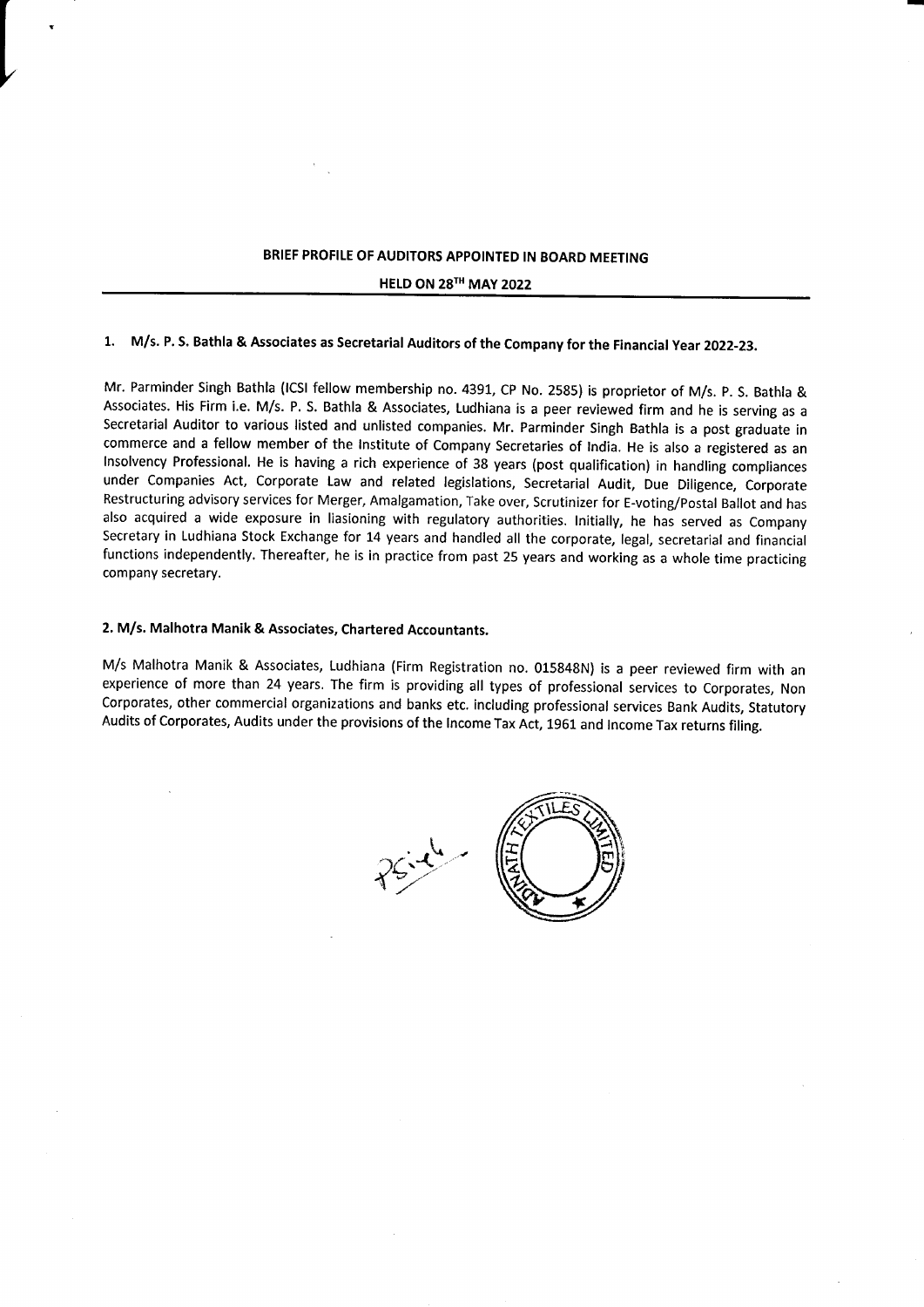### ADINATH TEXTILES LIMITED REGD. OFFICE: VILLAGE BHOLAPUR P.O. SAHABANA, CHANDIGARH ROAD, LUDHIANA - 141 123 CIN L17115PB1979PLC003910

## AUDITED FINANCIAL RESULTS FOR THE QUARTER AND FINANCIAL YEAR ENDED 31ST MARCH 2022

|                         | (Rs. in lacs except the EPS data)                           |                          |                |                          |                          |                |  |  |
|-------------------------|-------------------------------------------------------------|--------------------------|----------------|--------------------------|--------------------------|----------------|--|--|
| <b>SNO</b>              | <b>Particulars</b>                                          |                          | Quarter ended  | Year ended               |                          |                |  |  |
|                         |                                                             | 31.03.2022               | 31.12.2021     | 31.03.2021               | 31.03.2022               | 31.03.2021     |  |  |
|                         |                                                             | <b>Audited</b>           | Un-audited     | <b>Audited</b>           | <b>Audited</b>           | <b>Audited</b> |  |  |
|                         |                                                             |                          |                |                          |                          |                |  |  |
| I                       | Revenue from Operations                                     |                          |                |                          |                          |                |  |  |
| $\mathbf{I}$            | Other income                                                | 45.97                    | 37.07          | 49.42                    | 155.66                   | 168.98         |  |  |
| III                     | Total income (I+II)                                         | 45.97                    | 37.07          | 49.42                    | 155.66                   | 168.98         |  |  |
| IV                      | <b>Expenses</b>                                             |                          |                |                          |                          |                |  |  |
|                         | Cost of materials consumed                                  | $\overline{\phantom{0}}$ | $\blacksquare$ | $\overline{\phantom{0}}$ | $\overline{\phantom{a}}$ | $\blacksquare$ |  |  |
|                         | Changes in inventories of finished goods, Stock             |                          |                |                          |                          |                |  |  |
|                         | in trade and Work in-progress                               |                          |                |                          |                          |                |  |  |
|                         | Employee benefits expense                                   | 20.98                    | 14.18          | 13.37                    | 66.78                    | 59.58          |  |  |
|                         | Finance costs                                               | 0.04                     | 0.04           | 0.05                     | 0.16                     | 0.16           |  |  |
|                         | Depreciation and amortisation expense                       | 3.44                     | 3.45           | 3.95                     | 13.74                    | 15.74          |  |  |
|                         | Power & Fuel Expense                                        | 2.60                     | 2.69           | 5.39                     | 14.38                    | 19.90          |  |  |
|                         | Other Expenses                                              | 3.82                     | 12.05          | 5.45                     | 30.21                    | 30.41          |  |  |
|                         | <b>Total expenses</b>                                       | 30.88                    | 32.41          | 28.21                    | 125.27                   | 125.79         |  |  |
| V                       | Profit / (Loss) before exceptional items and tax            |                          |                |                          |                          |                |  |  |
|                         | $(III-IV)$                                                  | 15.09                    | 4.66           | 21.21                    | 30.39                    | 43.19          |  |  |
| VI                      | Exceptional items                                           |                          |                |                          |                          |                |  |  |
| <b>VII</b>              | Profit / (Loss) before tax (V-VI)                           | 15.09                    | 4.66           | 21.21                    | 30.39                    | 43.19          |  |  |
|                         | VIII Tax Expense                                            |                          |                |                          |                          |                |  |  |
|                         | -Current Tax                                                | 6.19                     | 0.91           | 2.31                     | 10.90                    | 5.45           |  |  |
|                         | -Deferred Tax                                               | (6.00)                   | 3.98           | 3.02                     | (3.00)                   | 5.50           |  |  |
| $\mathbf{I} \mathbf{X}$ | Profit / (Loss) for the period from continuing              |                          |                |                          |                          |                |  |  |
|                         | operations (VII-VIII)                                       | 14.90                    | (0.23)         | 15.88                    | 22.49                    | 32.24          |  |  |
| $\mathbf X$             | Profit / (Loss) from discontinued operations                |                          |                |                          |                          |                |  |  |
| XI                      | Profit / (Loss) for the period (IX+X)                       | 14.90                    | (0.23)         | 15.88                    | 22.49                    | 32.24          |  |  |
| XII                     | Other Comprehensive income                                  |                          |                |                          |                          |                |  |  |
|                         | -Items that will not be reclassified to profit or           |                          |                |                          |                          |                |  |  |
|                         | loss                                                        | (0.86)                   | $\blacksquare$ | 1.32                     | (0.86)                   | 1.32           |  |  |
|                         | - Income tax relating to items that will not be             |                          |                |                          |                          |                |  |  |
|                         | reclassified to profit or loss                              | 0.22                     |                | (0.34)                   | 0.22                     | (0.34)         |  |  |
|                         | <b>Total Other Comprehensive income</b>                     | (1.08)                   |                | 1.66                     | (1.08)                   | 1.66           |  |  |
|                         | XIII Total Comprehensive income for the period              |                          |                |                          |                          |                |  |  |
|                         | (XI+XII) (Comprising Profit (Loss) and other                |                          |                |                          |                          |                |  |  |
|                         | Comprehensive Income for the period)                        | 13.82                    | (0.23)         | 17.54                    | 21.41                    | 33.90          |  |  |
| <b>XIV</b>              | Paid-up Equity share capital                                |                          |                |                          |                          |                |  |  |
|                         | (Face Value of Rs. 10/- each)                               | 681.44                   | 681.44         | 681.44                   | 681.44                   | 681.44         |  |  |
|                         | $\bf{X} \bf{V}$ Other Equity as per balance sheet           |                          |                |                          | (523.17)                 | (545.03)       |  |  |
|                         | XVI Earnings per share for continuing operations            |                          |                |                          |                          |                |  |  |
|                         | (not annualised)                                            |                          |                |                          |                          |                |  |  |
|                         | <b>Basic</b><br>(a)                                         | 0.22                     | (0.00)         | 0.23                     | 0.33                     | 0.47           |  |  |
|                         | Diluted<br>(b)                                              | 0.22                     | (0.00)         | 0.23                     | 0.33                     | 0.47           |  |  |
|                         | XVII Earnings per share for discontinued operations         |                          |                |                          |                          |                |  |  |
|                         | (not annualised)                                            |                          |                |                          |                          |                |  |  |
|                         | Basic                                                       |                          |                |                          |                          | $\blacksquare$ |  |  |
|                         | (a)<br>(b)<br>Diluted                                       |                          |                |                          |                          |                |  |  |
|                         | <b>XVIII Earnings per share for discontinued operations</b> |                          |                |                          |                          |                |  |  |
|                         | and continuing operations (not annualised)                  |                          |                |                          |                          |                |  |  |
|                         |                                                             |                          |                |                          |                          |                |  |  |
|                         | Basic                                                       | 0.22                     | (0.00)         | 0.23                     | 0.33                     | 0.47           |  |  |
|                         | (a)<br>Diluted<br>(b)                                       | 0.22                     | (0.00)         | 0.23                     | 0.33                     | 0.47           |  |  |
|                         |                                                             |                          |                |                          |                          |                |  |  |

 $\frac{2}{2}$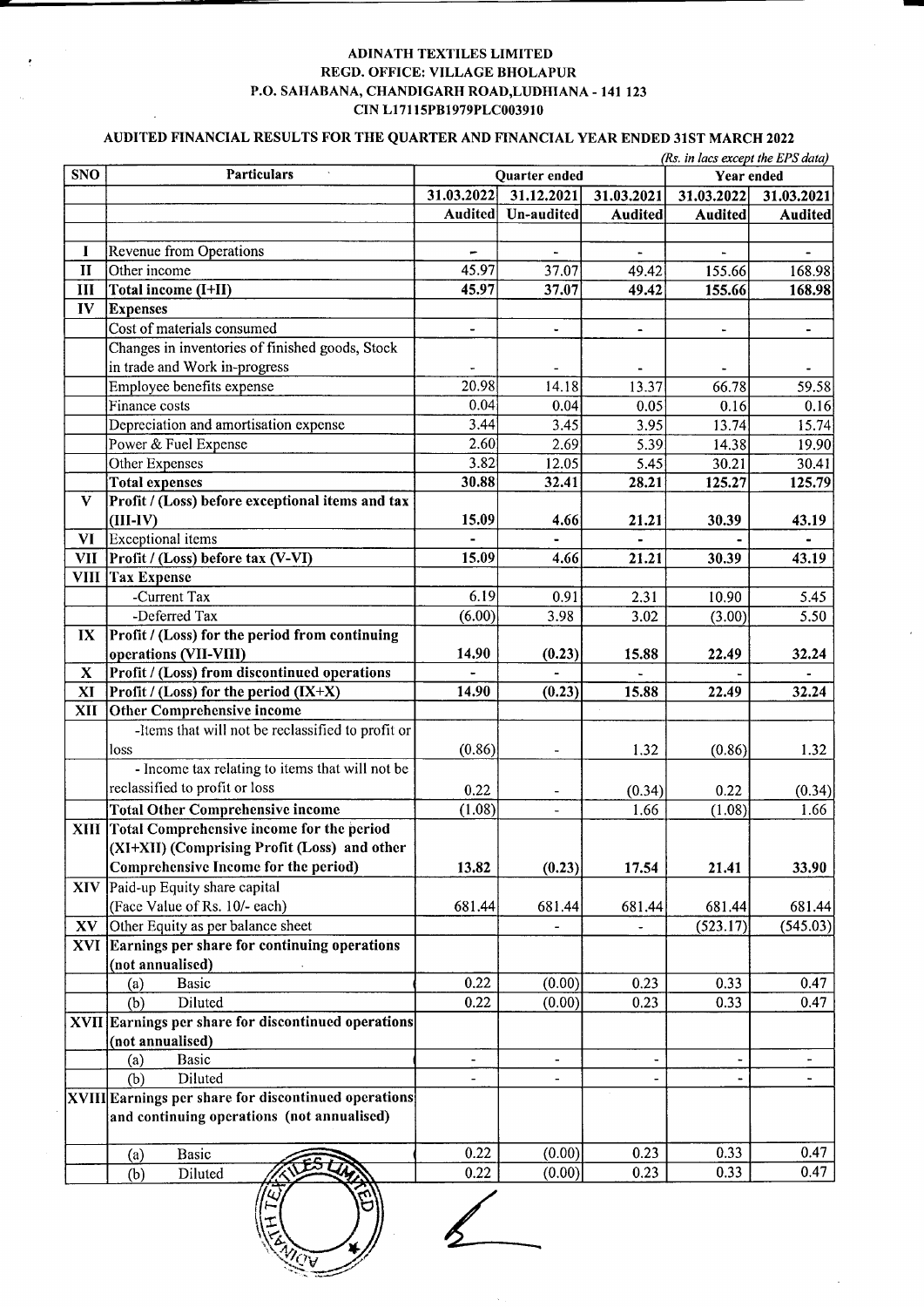|                                                    | STATEMENT OF ASSETS AND LIABILITIES |               |  |  |  |  |
|----------------------------------------------------|-------------------------------------|---------------|--|--|--|--|
|                                                    |                                     | (Rs. in lacs) |  |  |  |  |
|                                                    | As at                               | As at         |  |  |  |  |
|                                                    | 31.03.2022                          | 31.03.2021    |  |  |  |  |
|                                                    | (Audited)                           | (Audited)     |  |  |  |  |
| <b>ASSETS</b>                                      |                                     |               |  |  |  |  |
| 1 Non-current assets                               |                                     |               |  |  |  |  |
| (a) Property, Plant and Equipment                  | 73.21                               | 85.25         |  |  |  |  |
| (b) Financial Assets                               |                                     |               |  |  |  |  |
| Investments<br>İ.                                  | 151.75                              | 138.10        |  |  |  |  |
| (c) Deffered Tax Asset (Net)                       | 0.22                                |               |  |  |  |  |
| (d) Other Non Current Assets                       | 9.67                                | 9.67          |  |  |  |  |
| <b>Total Non-current assets</b>                    | 234.85                              | 233.02        |  |  |  |  |
|                                                    |                                     |               |  |  |  |  |
| 2 Current assets                                   |                                     |               |  |  |  |  |
| (a) Inventories                                    | 1.05                                | 1.05          |  |  |  |  |
| (b) Financial Assets                               |                                     |               |  |  |  |  |
| <i>i</i> Trade receivables                         | 27.72                               | 27.72         |  |  |  |  |
| ii Cash and Cash equivalents                       | 0.69                                | 6.15          |  |  |  |  |
| iii Bank Balances other than ii above              | 63.03                               | 49.74         |  |  |  |  |
| (c) Current tax assets (net)                       | 4.05                                | 6.88          |  |  |  |  |
| (d) Other current assets                           | 15.85                               | 16.04         |  |  |  |  |
| <b>Total Current assets</b>                        | 112.39                              | 107.58        |  |  |  |  |
| <b>TOTAL ASSETS</b>                                |                                     |               |  |  |  |  |
|                                                    | 347.24                              | 340.60        |  |  |  |  |
| <b>EQUITY AND LIABILITIES</b>                      |                                     |               |  |  |  |  |
| <b>Equity</b>                                      |                                     |               |  |  |  |  |
| (a) Equity Share capital                           | 699.44                              | 699.44        |  |  |  |  |
| (b) Other Equity                                   | (523.17)                            | (545.03)      |  |  |  |  |
| <b>Total Equity</b>                                | 176.27                              | 154.41        |  |  |  |  |
| <b>Liabilities</b>                                 |                                     |               |  |  |  |  |
| 1<br><b>Non-current liabilities</b>                |                                     |               |  |  |  |  |
| (a) Financial Liabilities                          |                                     |               |  |  |  |  |
|                                                    |                                     |               |  |  |  |  |
| Borrowings<br>ii Other Financial Liabilites        |                                     |               |  |  |  |  |
|                                                    | 0.87                                | 0.80          |  |  |  |  |
| (b) Provisions                                     | 19.32                               | 16.24         |  |  |  |  |
| (c) Deferred tax liabilities (net)                 |                                     | 3.01          |  |  |  |  |
| <b>Total Non-current liabilities</b>               | 20.19                               | 20.05         |  |  |  |  |
| $\mathbf{2}$<br>Current liabilities                |                                     |               |  |  |  |  |
| (a) Financial Liabilities                          |                                     |               |  |  |  |  |
| i. Borrowings                                      | 45.00                               | 45.00         |  |  |  |  |
| ii.Trade payables                                  |                                     |               |  |  |  |  |
| a) total outstanding dues of micro enterprises and |                                     |               |  |  |  |  |
| small enterprises                                  |                                     |               |  |  |  |  |
| b) total outstanding dues of creditor              |                                     |               |  |  |  |  |
| other than I (a) above                             | 3.29                                | 5.67          |  |  |  |  |
|                                                    |                                     |               |  |  |  |  |
| ii Other financial liabilities                     | 64.12                               | 62.60         |  |  |  |  |
| (b) Other current liabilities                      | 36.72                               | 51.37         |  |  |  |  |
| (c) Provisions<br><b>Total Current liabilities</b> | 1.65                                | 1.50          |  |  |  |  |
|                                                    | 150.78                              | 166.14        |  |  |  |  |
| TOTAL EQUITY AND LIABILITIES                       | 347.24                              | 340.60        |  |  |  |  |

 $\overline{\phantom{a}}$ 

**AVES** 'q)t ନ୍ତ<br>। F  $\sum_{i=1}^n$ 

 $\ddot{\phantom{a}}$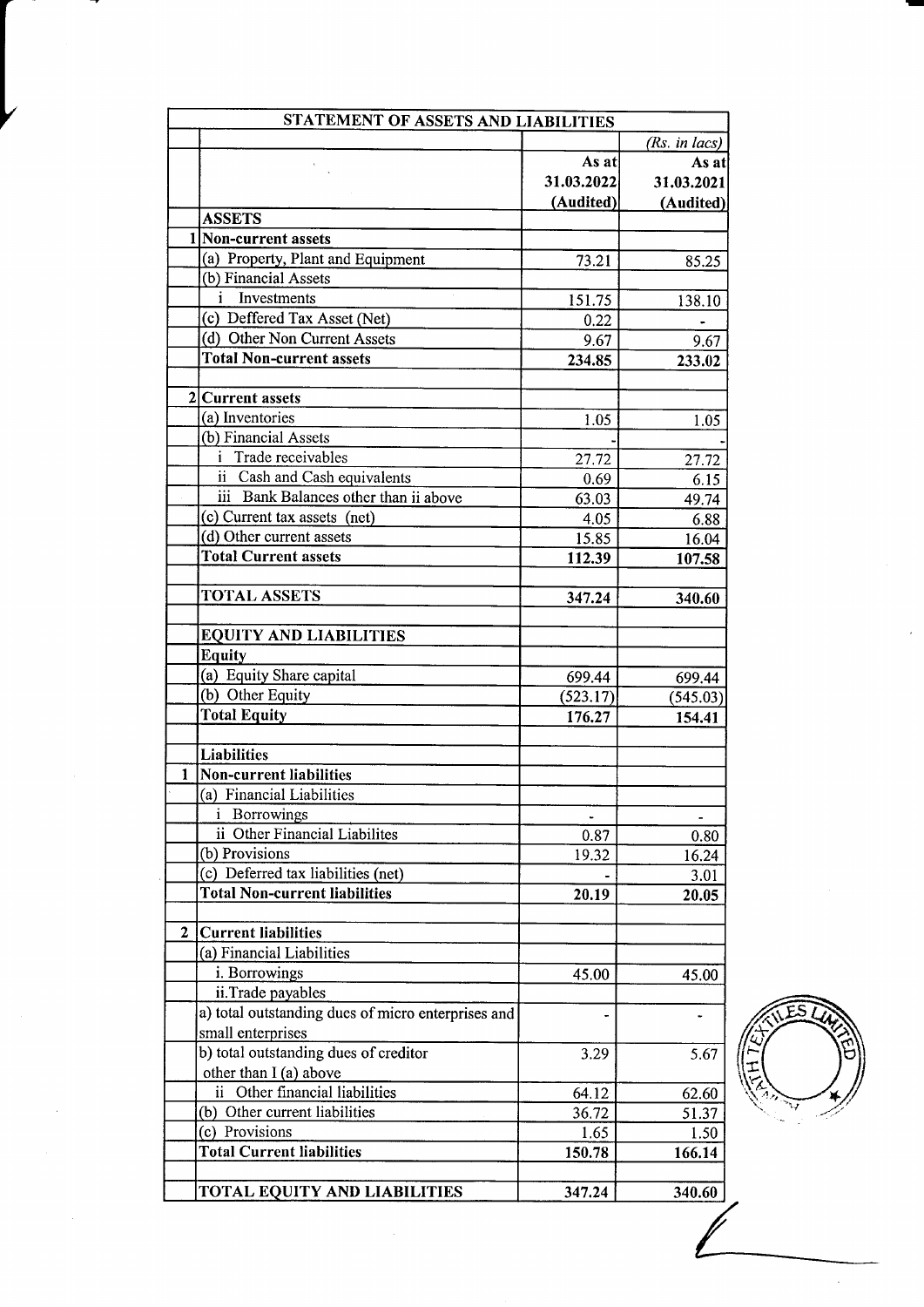|           |                                                                |          |          | (Rs. in lacs)       |          |  |
|-----------|----------------------------------------------------------------|----------|----------|---------------------|----------|--|
|           |                                                                |          | 2021-22  |                     | 2020-21  |  |
| A.        | <b>CASH FLOW FROM OPERATING ACTIVITIES</b>                     |          |          |                     |          |  |
|           | Profit/(Loss) Before Exceptional items & tax                   |          | 30.39    |                     | 43.19    |  |
|           | Adjustment For Non Cash & Non Operating Items:-                |          |          |                     |          |  |
|           | Depreciation and amortisation expences                         | 13.74    |          | 15.74               |          |  |
|           | Interest Income                                                | (0.26)   |          | (0.33)              |          |  |
|           | <b>Financial Expenses</b>                                      | 0.16     |          | 0.16                |          |  |
|           | (Loss)/Profit on Sale & Discard of PPE                         | (0.06)   |          | 0.00                |          |  |
|           | Profit on sale of investment                                   | (4.51)   |          | 0.00                |          |  |
|           | Gain on fair valuation of investments                          | 0.87     |          | (8.15)              |          |  |
|           | Rental Income                                                  | (148.84) |          | (157.75)            |          |  |
|           |                                                                | (138.90) | (138.90) | $(150.33)$ (150.33) |          |  |
|           | <b>Operating Profit Before Working Capital Changes</b>         |          | (108.51) |                     | (107.14) |  |
|           |                                                                |          |          |                     |          |  |
|           | <b>Adjustment For Changes in Working Capital:-</b>             |          |          |                     |          |  |
|           | Increase/(Decrease) in Trade Recievable                        | (0.86)   |          | 1.39                |          |  |
|           | (Increase)/Decrease in Other Current Assets                    | 0.20     |          | 27.55               |          |  |
|           | Increase/Decrease in Current Tax Assets                        | 2.82     |          | (6.88)              |          |  |
|           | Increase/Decrease in Other Non Current Assets                  | 0.00     |          | 0.00                |          |  |
|           | (Increase)/Decrease in Trade Payables                          | (2.38)   |          | 0.11                |          |  |
|           | (Increase)/ Decrease in other Current Liabilities              | (14.65)  |          | 4.12                |          |  |
|           | Increase /(Decrease) in Current Provisions                     | 0.15     |          | (4.41)              |          |  |
|           | (Increase)/Decrease in Non-Current Provisions                  | 3.08     |          | (0.29)              |          |  |
|           | (Increase)/Decrease in Other Financial Liabilities             | 1.52     |          | (3.63)              |          |  |
|           |                                                                | (10.12)  | (10.12)  | 17.96               | 17.96    |  |
|           | Cash Flow From Operating Activities Before Exceptional items & |          | (118.63) |                     | (89.18)  |  |
|           | Direct Taxes Paid                                              | (10.90)  |          | (5.45)              |          |  |
|           |                                                                | (10.90)  | (10.90)  | (5.45)              | (5.45)   |  |
|           | <b>Net Cash Used in Operating Activities</b>                   |          | (129.53) |                     | (94.63)  |  |
| <b>B.</b> | <b>CASH FLOW FROM INVESTING ACTIVITIES</b>                     |          |          |                     |          |  |
|           | <b>Purchase Of Fixed Assets</b>                                | (1.71)   |          | (3.00)              |          |  |
|           | Sale Of Fixed Assets                                           | 0.06     |          | 0.00                |          |  |
|           | <b>Investment in Mutual Fund</b>                               | (74.52)  |          | (80.00)             |          |  |
|           | Sale of Investment in Mutual fund                              | 64.52    |          | 0.00                |          |  |
|           | Rental Income                                                  | 148.84   |          | 157.75              |          |  |
|           | <b>Interest Income</b>                                         | 0.26     |          | 0.33                |          |  |
|           | <b>Net Cash Generated from Investing Activities</b>            | 137.45   | 137.45   | 75.08               | 75.08    |  |
| C.        | <b>CASH FLOW FROM FINANCING ACTIVITIES:</b>                    |          |          |                     |          |  |
|           | Repayment Of Long Term Borrowings                              | 0.00     |          | (15.00)             |          |  |
|           | <b>Financial Expenses</b>                                      | (0.09)   |          | (0.09)              |          |  |
|           | Net Cash Generated from/(used in) Financing Activities         | (0.09)   | (0.09)   | (15.09)             | (15.09)  |  |
|           | Net Increase/(Decrease) in Cash and Cash Equivalents           |          | 7.83     |                     | (34.64)  |  |
|           | Opening Cash and Cash Equivalents                              |          | 55.89    |                     | 90.53    |  |
|           | Closing Cash and cash Equivalents                              |          | 63.72    |                     | 55.89    |  |

## CASH FLOW STATEMENT

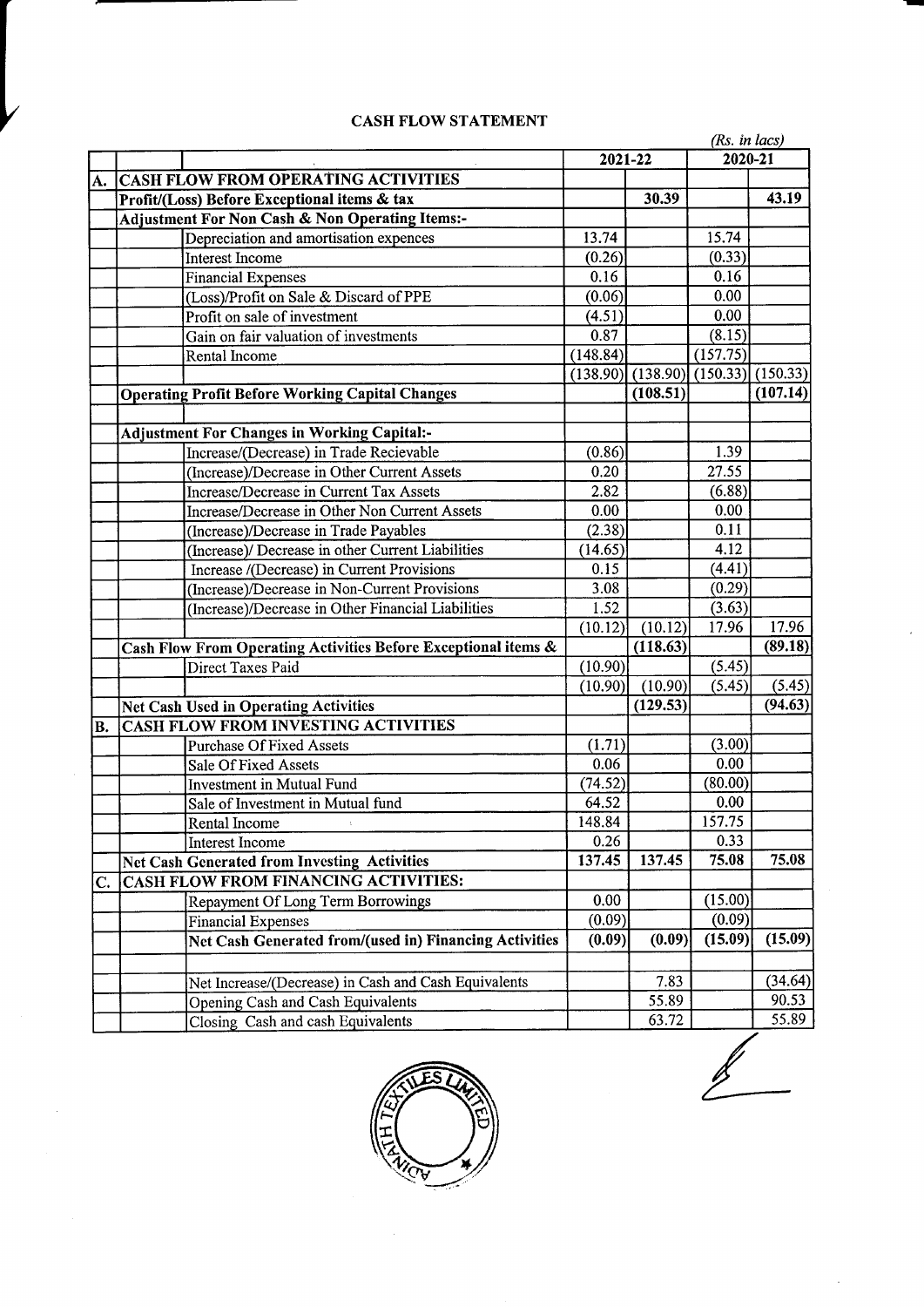#### Notes: I

- The Company has only one reportable segment viz. Textiles.
- $\overline{2}$ The financial results has been prepared in accordance with the Indian Accounting Standard ("Ind AS") as prescribed under Section 133 of the Companies Act,2013 read with relevant rules issued there under and SEBI circular no. CIR/CFD/CMD1/80/2019 dated July 19, 2019.
- 3 The figures for the quarter ended 3l st March, 2022 and 31st March, 2021 are the balancing figures between audited figures in respect of full financial year and the published 'year to date' un-audited figures upto the third quarter of the relevant financial years. The figures for the previous periods have been regrouped/rearranged wherever necessary.
- $\overline{4}$ Financial Results have been reviewed by the Audit Committee and approved by the Board of Directors at its meeting held on 28th May, 2022. The statutory auditors have audited the financial statements for the year ended 31st March, 2022 and have expressed an unmodified/unqualified opinion.

For and on behalf of the Board

Islama

(Rajneesh Oswal) Chairman & Managing Director DIN: 00002668

Date:28.05.2022 Place: Ludhiana

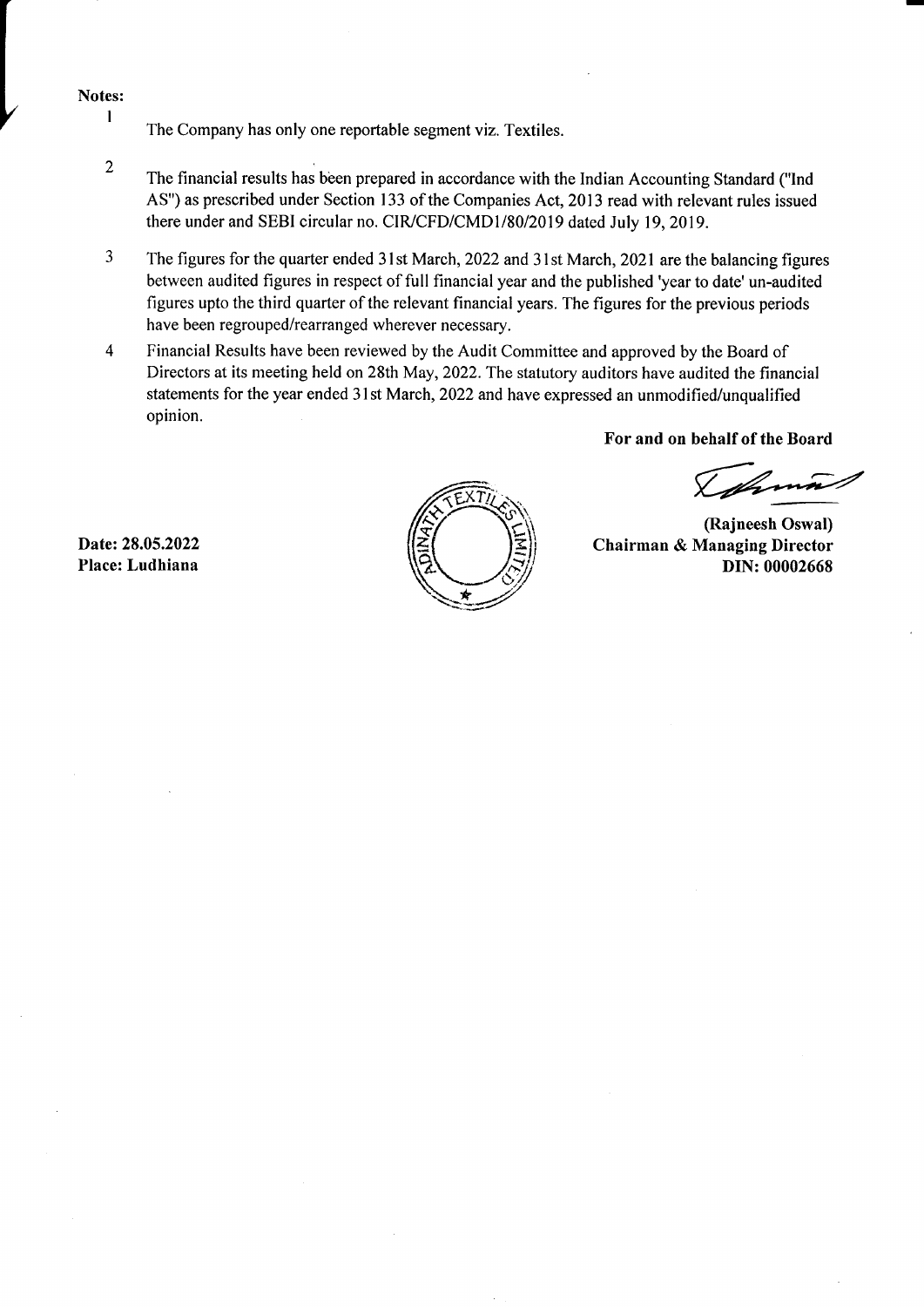#### **MALHOTRA MANIK & ASSOCIATES** CHARTERED ACCOUNTANTS

29-A, Bhai Randhir Singh Nagar, Ludhiana  $- 141001$ Mobile No. 98550-37608, 98140-22781 E-Mail: mmassol 23@gmail.com

### Independent Auditor's Report on Audit of the Financial Results of the Company Pursuant to Regulation 33 of the SEBI (Listing Obligations and Disclosure Requirements) Regulations, 2015, as amended

#### To The Board of Directors of **Adinath Textiles Limited.**

#### **Opinion**

We have audited the quarterly financial results of Adinath Textiles Limited ("the Company") for the quarter ended March ,2022 and the year to date results for the period 01/04/2021 to 31/03/2022 attached herewith, being submitted by the company pursuant to the requirement of Regulation 33 of the SEBI (Listing Obligations and Disclosure Requirements) Requlations, 2015, as amended ("the listing Regulations"), including relevant circulars issued by the Securities and Exchange Board of lndia ('SEBI') from time to time.

ln our opinion and to the best of our information and according to the explanations given to us these quarterly financial results as well as the year to date results:

- are presented in accordance with the requirements of Regulation 33 of the SEBI (Listing Obligations and Disclosure Requirements) Regulations, 2015 as amended; and
- ii. gives a true and fair view in conformity with the recognition and measurement principles laid down in the lndian Acccunting Standards and other accounting principlos generally accepted in India of the net profit and total ccmprehensive income and other financial information of the Company for the quarter and year then ended.

#### Basis for opinion

We conducted our audit in accordance with the auditing standards on Auditing ("SAs") specified under section 143(10) of the Companies Act, 2013 ("the Act"). Our responsibility under those Standards are further described in the Audibr's Responsibility for the Audit of the financial Results for the quarter and year ended March 31,2022 of our report. We are independent of the company in accordance with the code of Ethics issued by the ICAI together with the ethical requirements that are relevant to our audit of the interim financial results for the year ended March 31, 2022 under the provisions of the Act and the Ruies there under, and we have fulfilled our other ethical responsibility in accordance with these requirements and the ICAI 's Code of Ethics . We believe that the audit of evidence obtained by us is sufficient and appropriate to provide a basis for our audit opinion .

## Management's Responsibilifies for the Financial Results

These quarterly financial results as well as the year to date financial results have been prepared on the basis of the interim financial statements. The Company's Board of Directors are responsible for the preparation of these financial results that give a true and fair view of the net profit and other comprehensive income and other financial information in accordance with the recognition and measurement principles laid down in Indian Accounting Standard 34, 'Interim Financial Reporting' prescribed under Section 133 of the Act read with relevant rules issued thereunder and other accounting principles generally accepted in India and in compliance with Regulation 33 of the Listing<br>in the list of the Listing and the Listing and the Listing and School of Adamsta, accounting records in Regulations. This responsibility also includes maintenance of adequate accounting records in accordance with the provisions of the Act for safeguarding of the assets of the Company and for preventing and detecting frauds and other irregularities; selection and application of appropriate

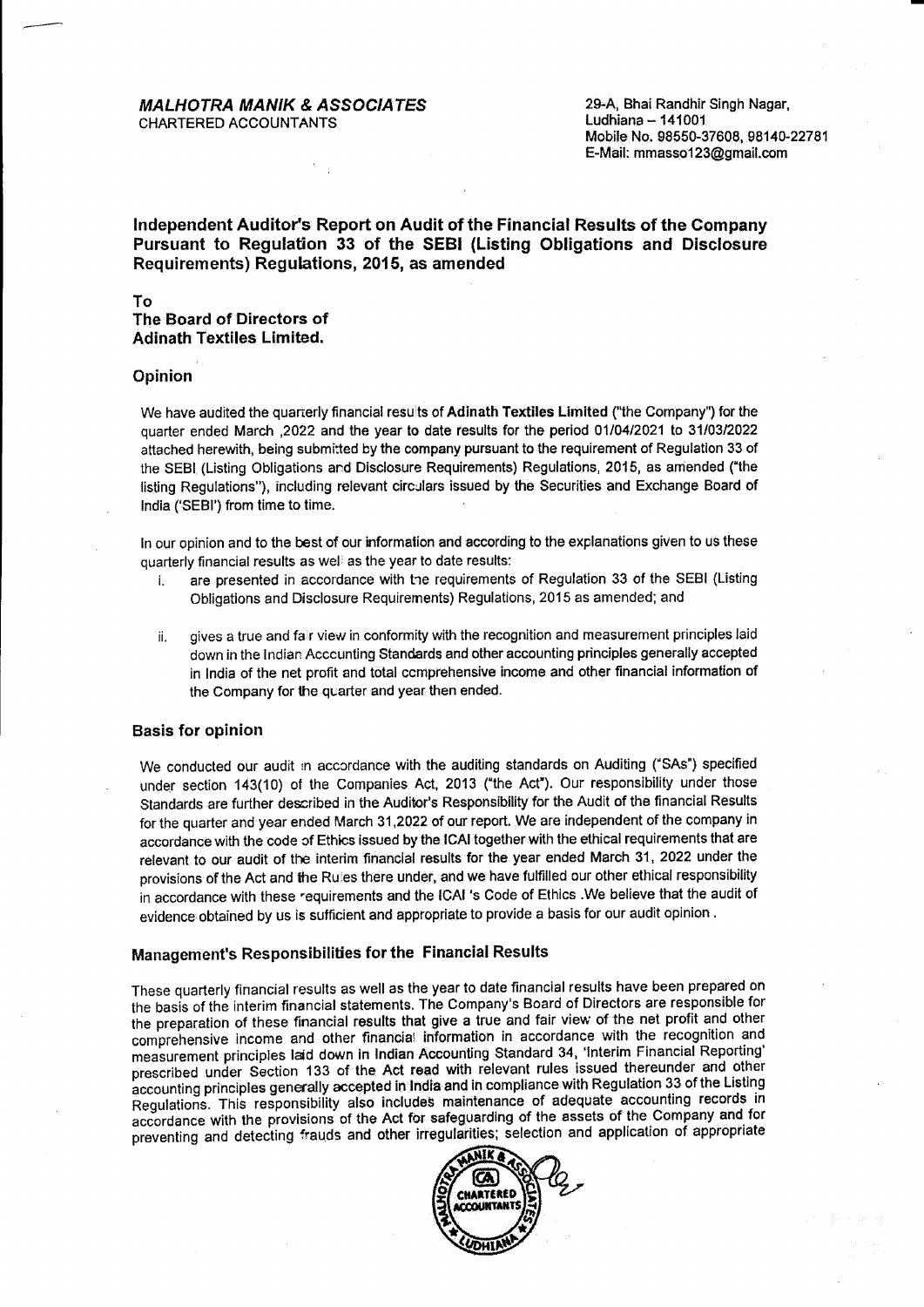accounting policies; making judgments and estimates that are reasonable and prudent; and design, implementation and maintenance of adequate internal financial controls that were operating effectively for ensuring the accuracy and completeness of the accounting records, relevant to the preparation and presentation of the financial results that give a true and fair view and are free from material misstatement, whether due to fraud or error.

In preparing the financial results, the Board of Directors are responsible for assessing the Company's ability to continue as a going concern, disclosing, as applicable, matters related to going concern and using the going concern basis of accounting unless the Board of Directors either intends to liquidate the Company or to cease operations, or has no realistic alternative but to do so.

The Board of Directors are also responsible for overseeing the Company's financial reporting process.

## Auditor's Responsibility for the audit of the Financial Statement

Our objectives are to obtain reasonable assurance about whether the financial results as a whole are free from material misstatement, whether due to fraud or error, and to issue an auditor's report that includes our opinion.

Reasonable assurance is a high level of assurance, but is not a guarantee that an audit conducted in accordance with SAs will always detect a material misstatement when it exists. Misstatements can arise from fraud or error and are considered material if, individually or in the aggregate, they could reasonably be expected to influence the economic decisions of users taken on the basis of those financial results.

As part of an audit in accordance with SAs, we exercise professional judgement and maintain professional skepticism throughout the audit. We also:

- Identify and assess the risks of material misstatement of the financial results, whether due to fraud or error, design and perform audit procedures responsive to those risks, and obtain audit evidence that is sufficient and appropriate to provide a basis for our opinion. The risk of not detecting a material misstatement resulting from fraud is higher than for one resulting from error, as fraud may involve collusion, forgery, intentional omissions, misrepresentations, or the override of internal control.
- Obtain an understanding of internal financial controls relevant to the audit in order to design audit procedures that are appropriate in the circumstances. Under Section 143(3)(i) of the Act, we are also responsible for expressing our opinion on whether the company has adequate internal financial controls with reference to financial statements in place and the operating effectiveness of such controls.
- Evaluate the appropriateness of accounting policies used and the reasonableness of accounting estimates and related disclosures made by management.
- Conclude on the appropriateness of management's use of the going concern basis of accounting and, based on the audit evidence obtained, whether a material uncertainty exists related to events or conditions that may cast significant doubt on the Company's ability to continue as a going concern. If we conclude that a material uncertainty exists, we are required to draw attention in our auditor's report to the related disclosures in the financial results or, if such disclosures are inadequate, to modify our opinion. Our conclusions are based on the audit evidence obtained up to the date of our auditor's report. However, future events or conditions may cause the Company to cease to continue as a going concern.
- Evaluate the overall presentation, structure and content of the financial results, including the disclosures, and whether the financial results represent the underlying transactions and events in a manner that achieves fair presentation.

We communicate with those charged with governance regarding, among other matters, the planned scope and timing of the audit and significant audit findings, including any significant deficiencies in internal control that we identify during our audit.